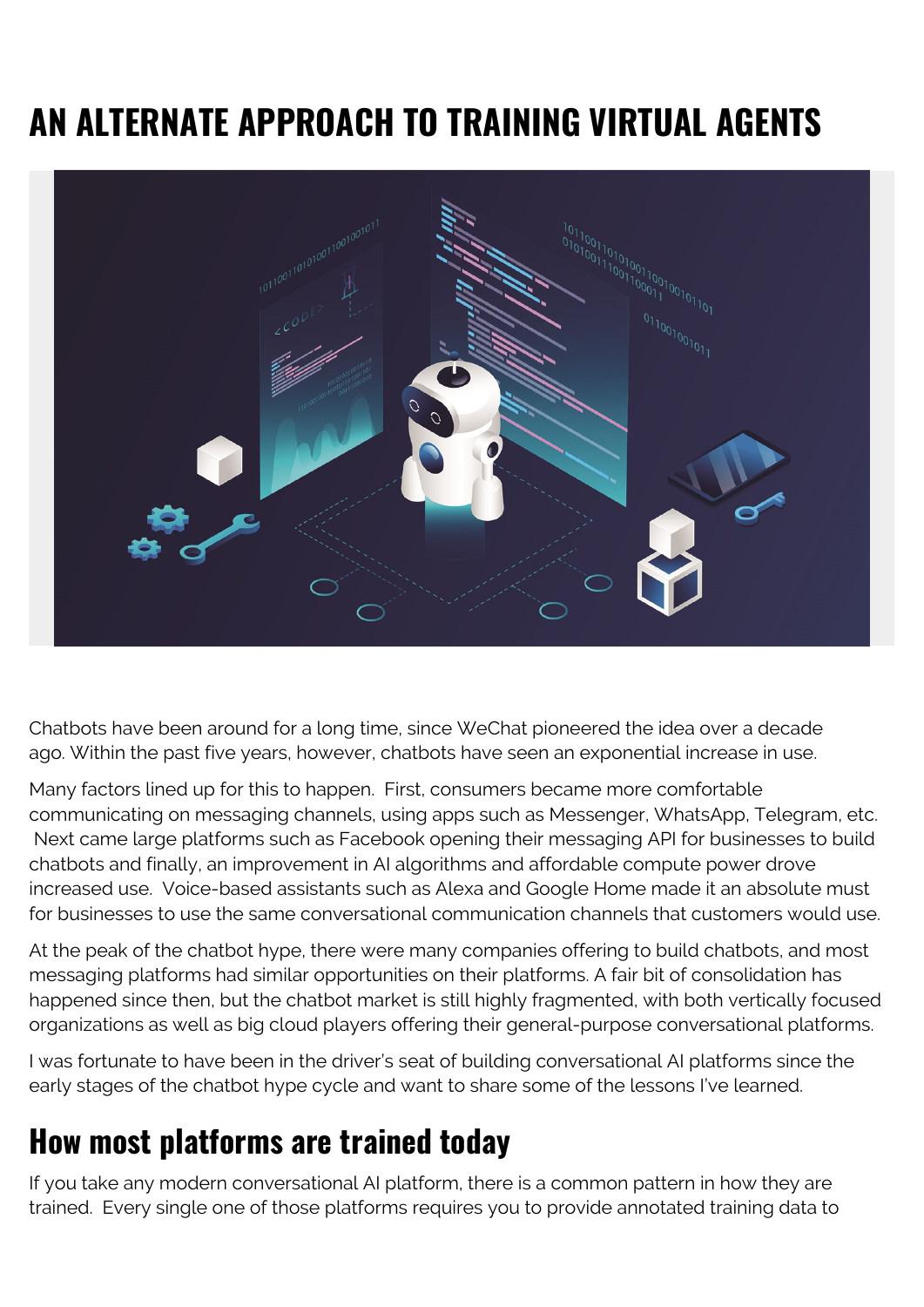classify the intent of anything a user may input. This data is just a collection of sentences or phrases that users might say and what intent it belongs to.



This is a great approach to start building a chatbot. Today, any small business can get a chatbot up and running in less than a day, set up by a novice programmer.

Challenges arise when you attempt to build virtual agents, such as what BMC does in the ITSM domain, or what I used to do in the banking domain at my previous role.

Training a chatbot with annotated intent data for classification will become exponentially complex as the number of intents and amount of training data increases. Very soon, it becomes nearly impossible to continually maintain the chatbot or further improve it. Over the past five years, I have had the growing feeling that there had to be a better way.

Pretrained models such as BERT (Bidirectional Encoder Representations from Transformers) have made the chatbot training process much more accurate at an enterprise scale, with less data. But the challenge of manageability remains.

### **Failures of the current training approach**

I believe we may have taken the wrong approach to the classification problem. The method of using annotated training data with intents helped make the process of building chatbots easier, especially chatbots pulling from simple FAQ data. But take one look at any chatbot today that offers services beyond FAQs, such as transactions or inquires, and you will realise that this approach has failed in most implementations. Many chatbots have ended up no better than IVR systems or keyword SMS/USSD based services, which is pretty embarrassing for the amount of progress we have made in the field of NLU.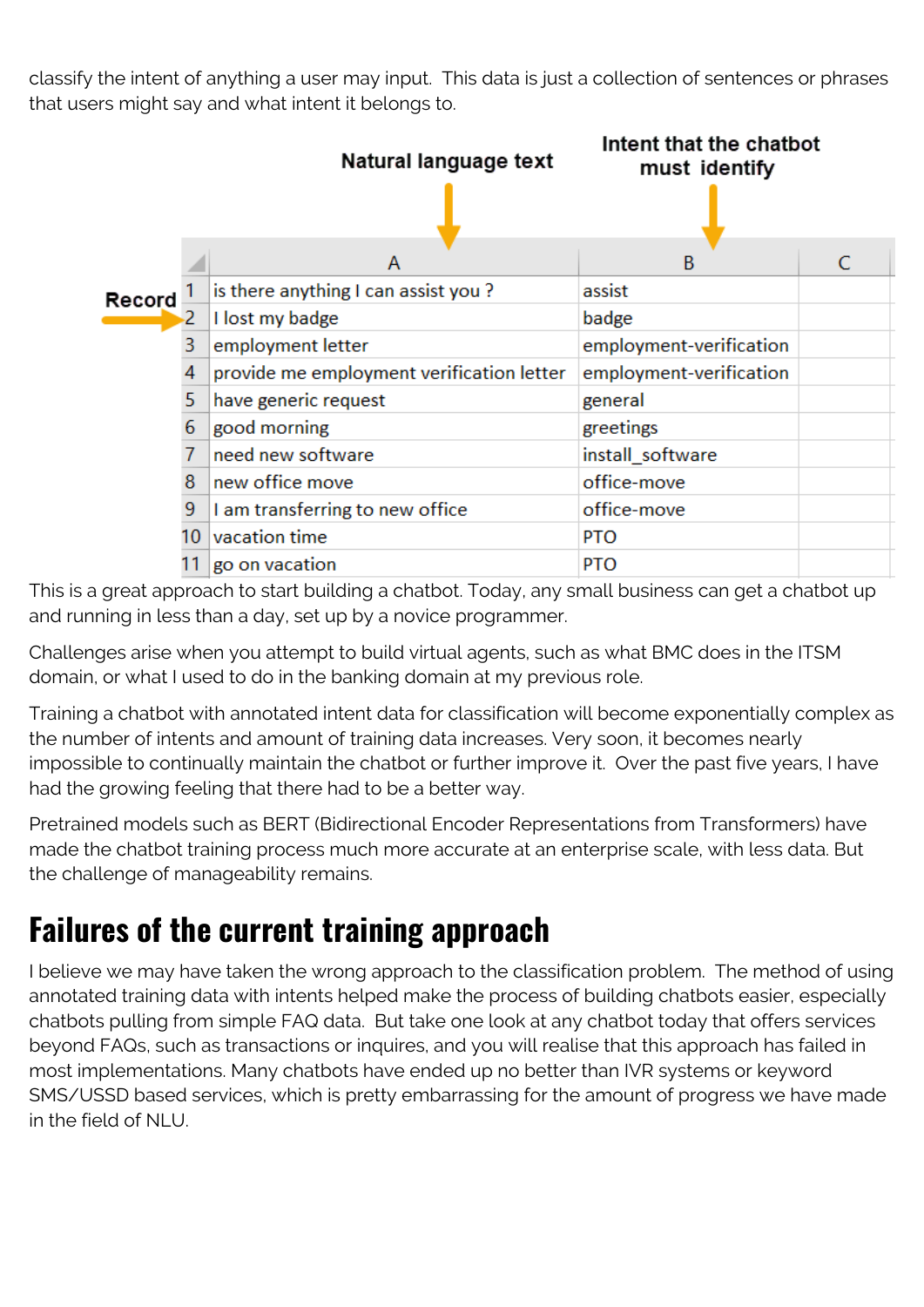

Let's take some scenarios that users might ask

for from a virtual agent:

- "When did I change my password?"
- "When do I have to change my password?"
- "Is my account locked?"
- "Unlock my account"

Now, these user inputs scenarios alone are not that complex to build. But if you want a chatbot that can give precise responses to such scenarios, you can easily end up having thousands of intents. Training and maintenance at that scale is a challenge. Integrating to the data sources to pull relevant responses to each of these thousands of scenarios is an impossible task.

### **How did this happen?**

Almost all current data-input approaches are fine-tuned for ease of development and training. They keep the learning curve as easy as possible for the chatbot trainer. Many platforms have taken the approach of using unstructured data sources as knowledge bases to train chatbots, such as documentation. Most of these fail to provide a user experience or accuracy that is even as good as a search engine. They also add to the manageability crisis when bolted on.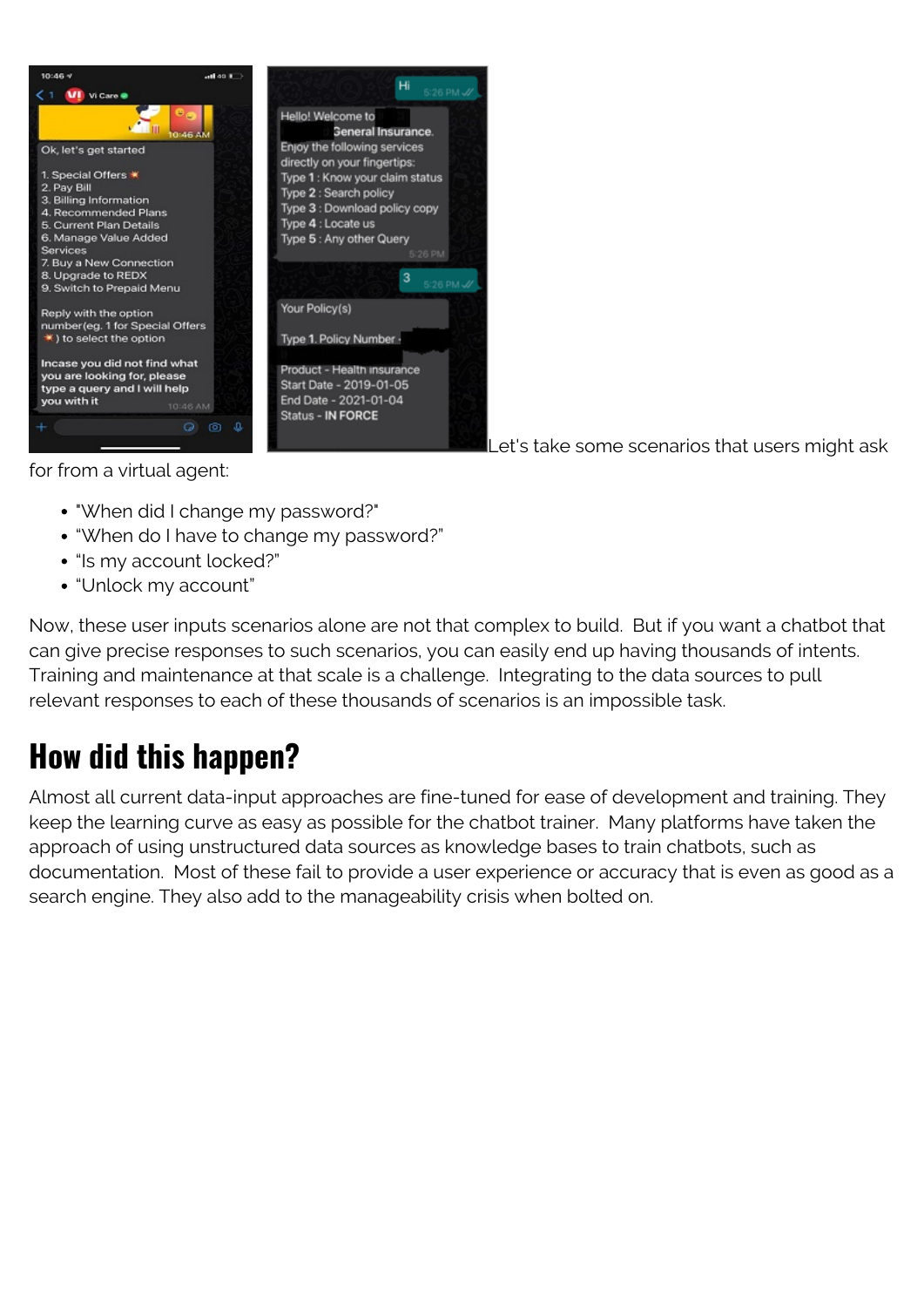

Here is something that always bothered me: if you hire customer support executives for your organisation, how would you teach them?

Would you give them a list of annotated training data and intents? No.

Would you give them a bunch of FAQs with their answers? Most likely, yes.

But, first and foremost, you would teach them about the domain, your business, your systems, and where they can find information. Why should teaching machines be any different?

Without your chatbot having an intimate understanding of the domain, organisation, and the systems of record, building a chatbot becomes an exercise in brute force and trying to compensate for the training issues with rules that end up a tangled mess.

## **A better approach**

A much better approach to building such chatbots would be to breakdown learning into a few steps, just like how we would teach humans. Some steps are as follows:

- 1. Teach the chatbot the language understanding (English, Spanish, etc.). You can use pretrained models of this.
- 2. Teach the chatbot your domain. This can be done by providing a structured graph of all elements of your domain.
- 3. Teach the chatbot where it can access the data "enterprise specific or user specific".
- 4. Teach the chatbot all the frequently asked questions, chitchat, etc.
- 5. Add domain specific lingo that is not common English. "I want to place a bet against Tesla" which means "Short sell Tesla".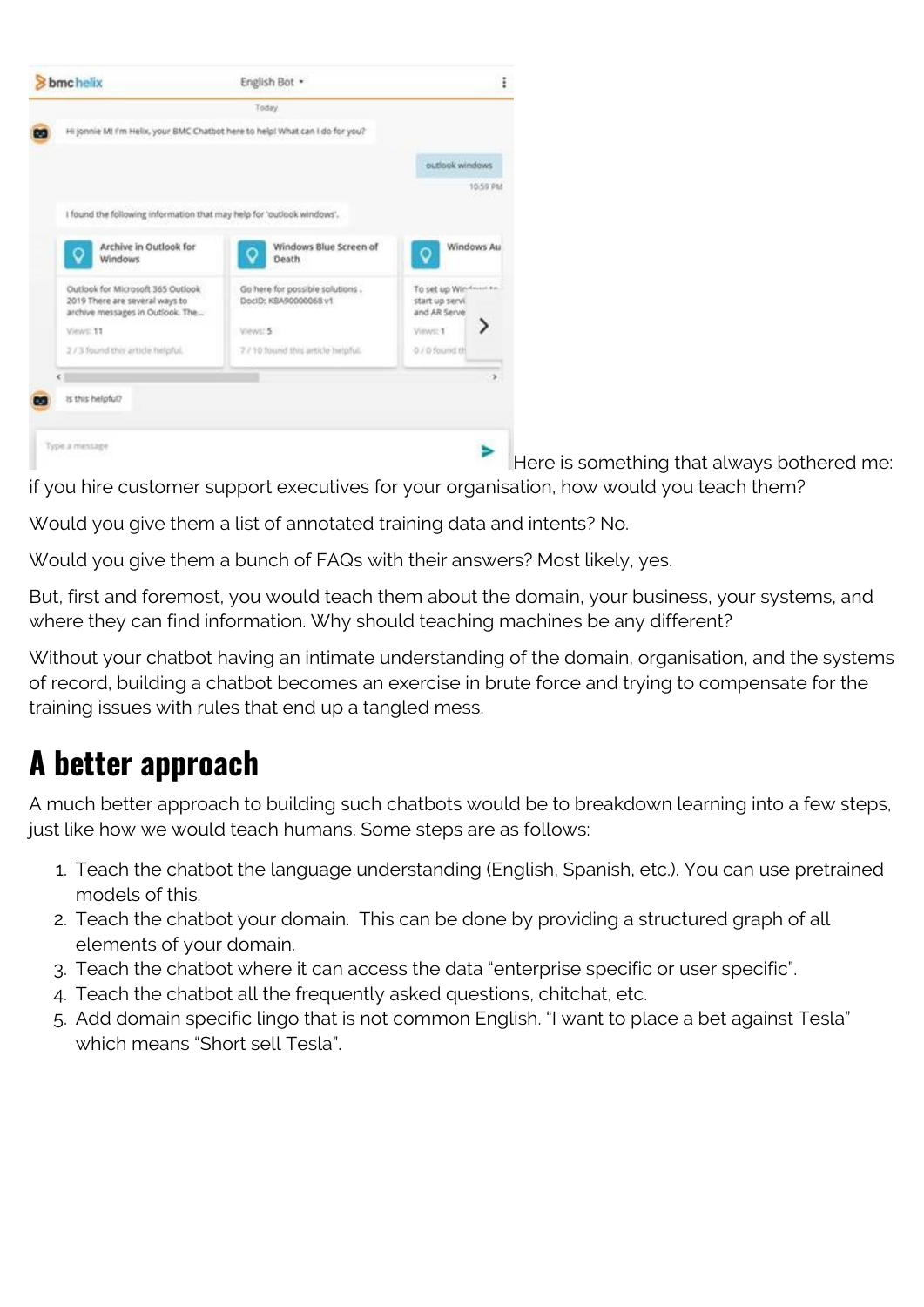

When you do this, the chatbot can understand what the user says in context of the domain, map it to the right data source, see clarifications, and respond to the user. Even when it learns from unstructured sources, the chatbot will be able to better contextualise what it is reading based on its understanding of the domain.

Without getting into too much detail, let me give you a simple example of a technical approach. Let's say you have a database where all user information and history is stored. As long as the chatbot can convert the user's query into an SQL query, it can fetch any data and respond, or even update the data in the database. Technology like this can bridge unstructured free form requests from users into a more structured format for more accurate and precise responses.

In banking, that means a user can ask very unusual queries such as "when did I open my last Term Deposit account?" which will get translated into "select max(opendate) from term\_deposits where userid=876 and status=open".

In 2016, Viv showed an *[inspiring demonstration](https://www.youtube.com/watch?v=MI07aeZqeco)* of this kind of complexity. It was eventually bought by Samsung, and we haven't seen anything like that available for enterprises to build chatbots.

### **Conclusion**

At BMC, we believe self-service chatbots are the future. For them to be adopted within the enterprise, they should be truly intelligent, and should guarantee ease of building and maintenance of a virtual agent.

It's time we rethink our approaches for building virtual agents. Let's teach chatbots so they actually understand the domain and not just the language.